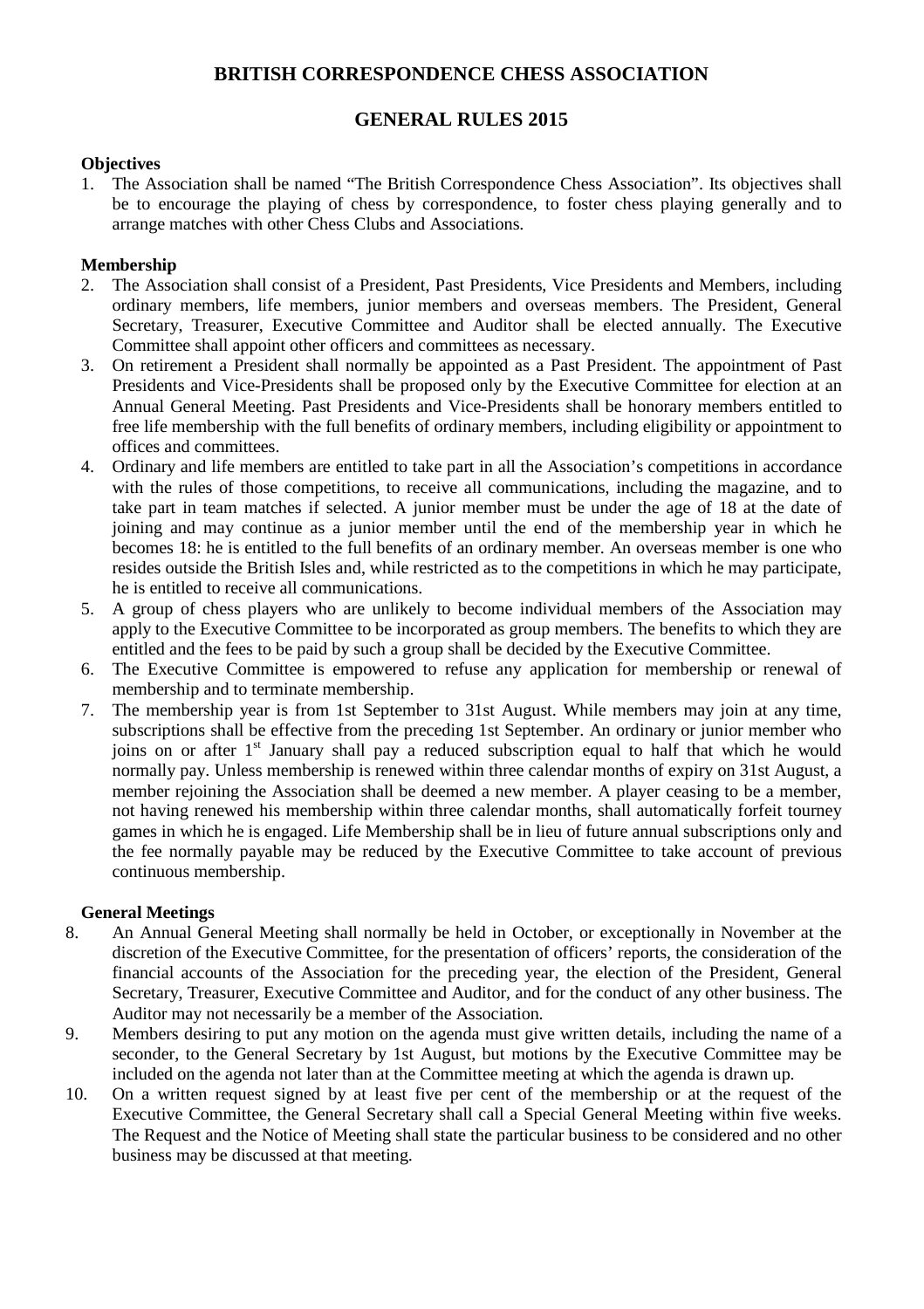- 11. The President shall chair the Annual General Meeting and any Special General Meeting, but in his absence the meeting shall elect its own Chairman solely for that occasion, normally a Past President or a Vice-President. Voting at meetings shall be by ballot or by show of hands at the discretion of the Chairman. Each member present shall have one vote in his own right and any proxy votes as permitted in Rule 12, except that the Chairman shall also have a second or casting vote in the event of equality. Decisions shall be reached by a simple majority.
- 12. Any member who is unable to be present at a General Meeting may give in writing to any member who is to be present a General Proxy Vote. The member holding such a proxy vote shall record it as directed in writing by the proxy voter or, failing such direction, as he thinks fit. Other than the President and the General Secretary no member shall be allowed to exercise more than three proxy votes in addition to his own. Proxy votes cannot be used for the election of officers or Executive Committee members. The General Secretary must be advised, at the commencement of the meeting, of members carrying proxy votes and the number held.

## **Executive Committee**

- 13. The Executive Committee shall comprise, as ex officio members, the President, General Secretary and Treasurer together with such additional members as are sufficient to bring the total membership of the Committee to a maximum of ten. Provided that at least four members of the Executive Committee were elected at a relevant General Meeting, the Committee shall be empowered to appoint members of the Association to fill vacancies arising during the year for any offices and the Executive Committee itself. Appointed officers and appointed members of the Executive Committee shall continue as such until the next Annual General Meeting or for such shorter period if the number of the elected members should fall below four. In such an event a Special General Meeting shall be convened for the purpose of confirming the Executive Committee's appointments and of electing members of the Association to fill outstanding vacancies. Elected and appointed members of the Executive Committee shall have equal rights. The Executive Committee may also co-opt members of the Association for specific meetings of the Committee but without them counting towards a quorum or having voting rights.
- 14. The general management of the Association shall be vested in the Executive Committee, The President shall be the Chairman of the Committee, but in his absence from any meeting, the Committee shall elect its own Chairman for that meeting only. Four shall form a quorum, but in the absence of a quorum those present at a meeting may continue to conduct Committee business subject to ratification at the subsequent Committee meeting at which a quorum is present. Voting shall be by ballot or by show of hands at the discretion of the Chairman, each member having one vote except the Chairman, who shall also have a second or casting vote in the event of equality. Decisions shall be reached by a simple majority.
- 15. The Executive Committee shall elect one of its members as a delegate to the British Federation for Correspondence Chess. His aim shall be to represent the interests of the Association to the Federation.

#### **Finance**

- 16. The financial control of the Association shall be vested in the Executive Committee who shall be empowered to borrow such sums as they may decide in furtherance of the objectives of the Association as approved by the members at a General Meeting. The financial year shall run from 1st July to 30th June.
- 17. Annual subscriptions, life membership fees, other dues and prizes shall be determined from time to time by the Executive Committee and published in the form of a schedule subject to ratification at the next Annual General Meeting. Entrance fees may if necessary be reintroduced by the Executive Committee subject to ratification at a subsequent General Meeting.
- 18. All sums received from life membership fees shall be carried to a Reserve Fund to be utilised as the Executive Committee shall deem fit in the interests of the Association.

#### **Playing Rules**

19. The BCCA Playing Rules shall be used in all B.C.C.A tourneys, the British Correspondence Chess League (BCCL) and Home Matches unless otherwise provided for in the rules of each competition.